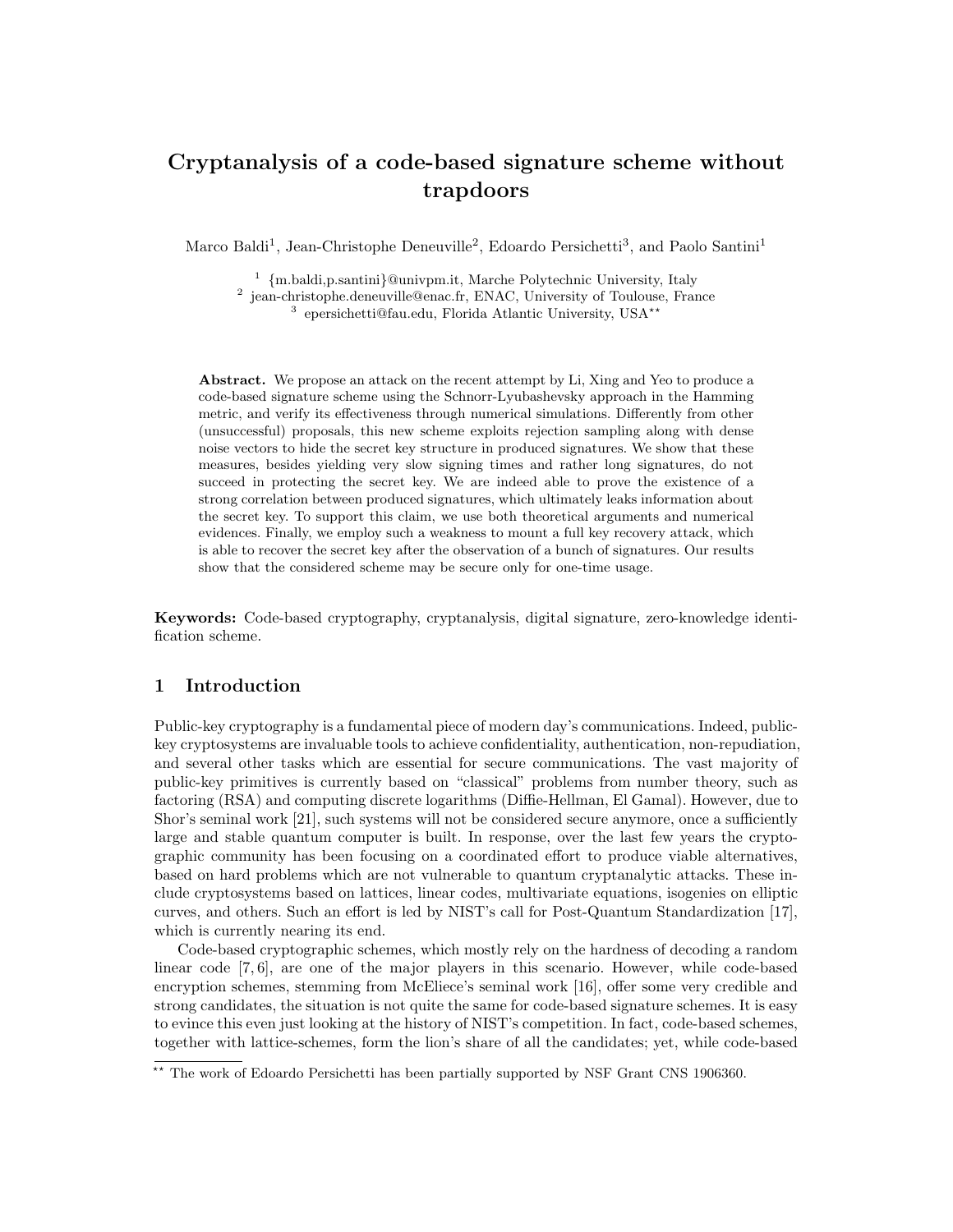encryption schemes are varied, well-represented and made it to the third (and likely final) round with three promising candidates  $[2, 4, 1]$ , only three candidates for code-based signature schemes were presented to the first round to begin with, and they have all since been either broken, or withdrawn.

The difficulty of producing secure and efficient code-based signatures is, in a sense, inherent to the setting. In fact, "hash-and-sign" schemes à la CFS [10] have to somehow deal with the fact that it is not straightforward to find a preimage (decode) with the required characteristics (low Hamming weight), given a random input; this results in very slow signing times, besides the large public keys which are typical of code-based cryptography in general. A new approach, that uses rejection sampling and ternary vectors of very high weight [11], still presents very large keys, despite the improvement in signing time and the very short signature size. Another approach to the design of code-based digital signature schemes is that of deriving them from zeroknowledge code-based identification schemes [24, 25, 9, 8] through the well-known Fiat-Shamir transformation. This generally results in a quite large signature size, which is a consequence of the multiple repetitions necessary to reach the desired (negligible) soundness error. In this scenario, it would be a boon to be able to devise a scheme following the Schnorr-Lyubashevsky approach [15], which has been extremely successful for the lattice case [13]; unfortunately, despite the similarities between the two settings, this has been an insurmountable task so far, at least for the Hamming metric. A first attempt was given in [18], where a negative result is presented, concluding that a straightforward adaptation (including a rank-metric version) was unlikely to succeed. A subsequent work [19], that used quasi-cyclic codes, was cryptanalyzed in [12, 20], despite offering only a one-time solution. New adaptations were proposed again [22] and again [23], always with the same negative outcome [5, 3].

In this work, we cryptanalyze the latest installment in this long series of unsuccessful attempts [14]. This new scheme, which we shorten to LXY (using the authors initials), incorporates a rejection sampling component, as in the original work of Lyubashevsky [15]. Furthermore, as another difference with its ancestors, the authors propose to use a denser noise vector to hide the secret key structure into a produced signature. In order to accommodate such choices, the parameters grow considerably, and the rejection rate is quite high, resulting in a scheme with very slow signing times and very long signatures. Unfortunately, it appears not even these extreme measures are enough to guarantee the security of the scheme. Indeed, we show that the considered rejection sampling does not guarantee indistinguishability of the signatures, since it only takes into account their weight and not their supports. Starting from this observation, we first describe why the signatures are correlated with the secret key, and then how the secret key can be fully recovered after a very limited number of observations. As a result, the scheme can be considered, at best, as one-time secure, and therefore, considering the performance aspects mentioned above, not interesting in practice.

The paper is organized as follows. In Section 2 we introduce the notation we use throughout the paper, and remind the LXY scheme. In Section 3 we explain why produced signatures leak information on the secret key, and in Section 4 we exploit this leakage to mount a successful key recovery attack.

# 2 Notation and background

In the rest of the paper, we denote with  $\mathbb{F}_2$  the finite field with two elements. Vectors will be denoted with bold small letters, while capital bold letters will be used for matrices. For a vector **a**, we indicate the Hamming weight as  $wt(a)$ , and the support *(i.e.* the set of indices of non-null entries) as  $Supp(a)$ .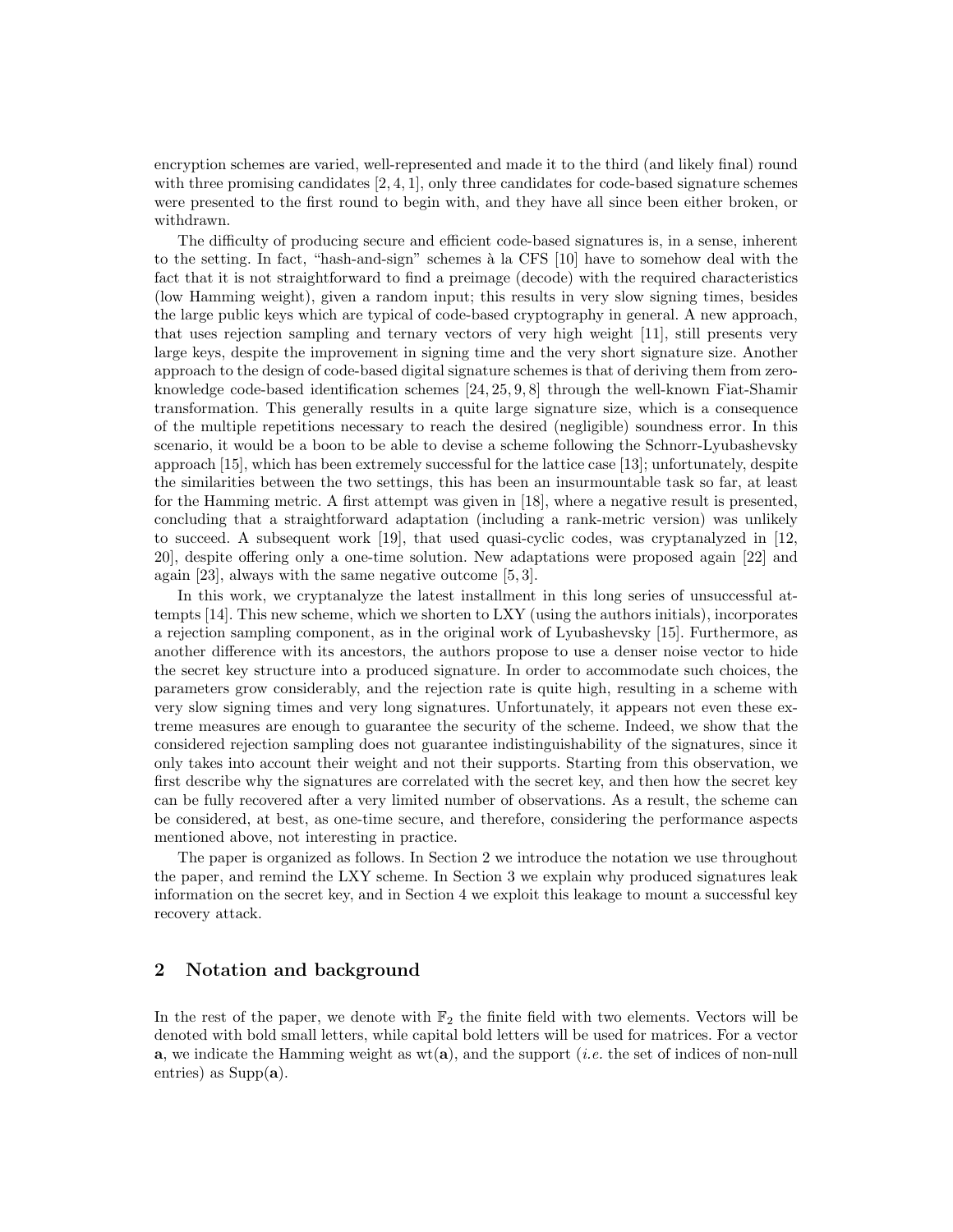Given two integers  $a, b$ , we denote with  $[a; b]$  the range of integers from a to b. If a and b are, in general, reals, we use  $[a; b]$  to denote the set of integers from  $|a|$  to  $[b]$ . For  $n \in \mathbb{N}$ , we denote as  $\mathcal{R} = \mathbb{F}_2[x]/(x^n + 1)$  the ring of binary polynomials modulo  $x^n + 1$ , and represent each element of R as the corresponding vector of coefficients with entries over  $\mathbb{F}_2$  and length n. We use Rot<sub>j</sub> to denote the operator that applies a cyclic-shift of j positions; in other words, for  $\mathbf{a} = (a_0, a_1, \cdots, a_{n-1}),$  we have

$$
Rotj(a) = (aj, aj+1, \cdots, an-1, a0, a1, \cdots, aj-1).
$$

Finally, we use  $\mathfrak L$  to denote the lifting of a vector from  $\mathbb{F}_2$  to  $\{0,1\} \subseteq \mathbb{Z}$ .

We will use  $\mathcal{B}_{\tau}^{m}$  to denote the distribution of length-m vectors where each entry follows a Bernoulli distribution with parameter  $\tau$  (*i.e.* is set with probability  $\tau$  and is null with probability  $(1 - \tau)$ . The Probability Distribution Function (PDF) of the weight of such vectors is as follows

$$
f_{\tau}^{m}(x) = \begin{cases} 0 & \text{if } x \notin [0; m], \\ \binom{m}{x} \tau^{x} (1 - \tau)^{m - x} & \text{otherwise.} \end{cases}
$$

Furthermore, we denote with  $\tilde{\mathcal{B}}_{\tau}^m$  the distribution of vectors sampled from  $\mathcal{B}_{\tau}^m$  and whose weight is in  $[m\tau - \xi, m\tau + \xi]$ . The PDF of the weight of such vectors follows the so-called truncated binomial distribution, given by

$$
\widetilde{f}_{\xi,\tau}^m(x) = \begin{cases}\n0 & \text{if } x \notin [m\tau - \xi, m\tau + \xi], \\
\frac{f_{\tau}^m(x)}{\sum_{i=\lfloor m\tau - \xi \rfloor}^{m\tau + \xi} f_{\tau}^m(i)} & \text{otherwise.} \n\end{cases}
$$

### 2.1 The LXY scheme

In [14, Section 4], the authors describe a general setting for their signature scheme, which already incorporates the rejection sampling in the signature generation. Such a construction is then specialized in [14, Section 6], using quasi-cyclicity and codes with rate  $1/d$ , where  $d \geq 2$ . Note that parameters are provided only for the case of  $d = 2$  (*i.e.* code with rate 1/2). Hence, we mainly focus on such a variant, and will refer to it as the LXY scheme; in Section 4.1 we will briefly comment on the security of the more general setting.

Algorithms 1, 2 and 3 recall the functioning of the LXY scheme. We have used H to denote a so-called Weight Restricted Hash Function, i.e. a hash function that outputs digests of length  $n$  and weight w. The rejection sampling in the signing algorithm is performed through the instructions in lines 6–9. The function  $\varphi(\omega)$  is such that the PDF of the signature weight  $\omega$  is tuned to be indistinguishable from the truncated binomial distribution  $\tilde{f}^{2n}_{\xi,\tau}$ . For details about how  $\varphi(\omega)$  is computed, we refer the interested reader to [14, Section 3].

| <b>Algorithm 1 KeyGen</b>                                 |  |
|-----------------------------------------------------------|--|
| <b>Input:</b> Public parameters $n, u \in \mathbb{N}$ .   |  |
| Output: $h \in \mathcal{R}$                               |  |
| 1: Choose $s_1, s_2 \in \mathcal{R}$ with weight u        |  |
| 2: $\mathbf{h} \leftarrow \mathbf{s}_2 \mathbf{s}_1^{-1}$ |  |
| 3: $sk \leftarrow (s_1, s_2)$ , $pk \leftarrow h$         |  |
| 4: return pk, sk                                          |  |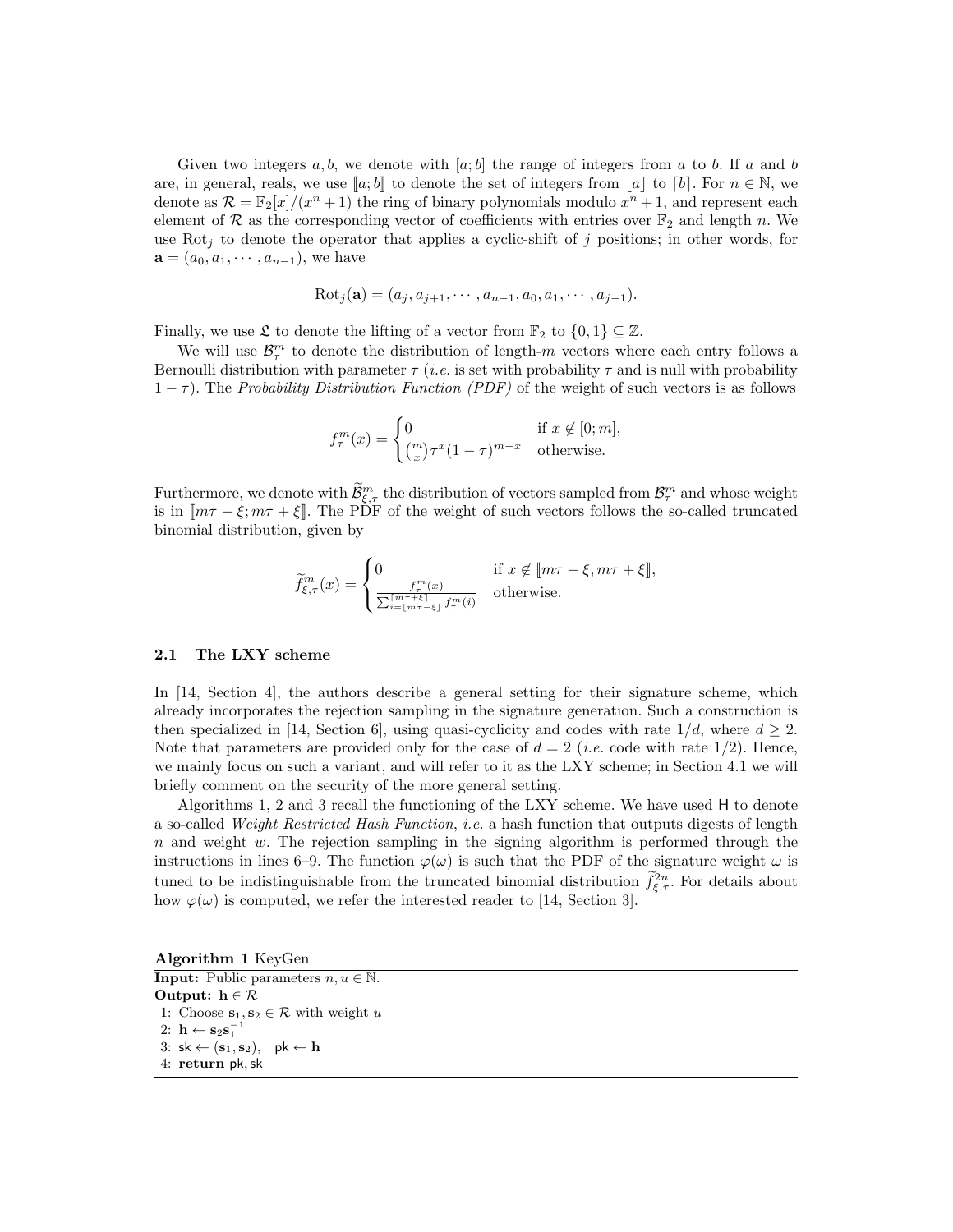Algorithm 2 Sign

**Input:**  $pk = h$ ,  $sk = (s_1, s_2)$ , message m, WRHF H, rejection function  $\varphi$  and parameters  $n, \xi \in \mathbb{N}$ ,  $\tau \in \mathbb{R}$ .

**Output:** Signature  $(\mathbf{z}_1, \mathbf{z}_2, \mathbf{c}) \in \mathbb{R}^3$  on message m.

1: Sample  $\mathbf{e}_1, \mathbf{e}_2$  from  $\mathcal{B}_{\tau}^n$ 2:  $y \leftarrow he_1 + e_2$ 3: **c**  $\leftarrow$  H  $(\mathbf{y}, m)$ 4:  $\mathbf{z}_1 \leftarrow \mathbf{c}\mathbf{s}_1 + \mathbf{e}_1$ ,  $\mathbf{z}_2 \leftarrow \mathbf{c}\mathbf{s}_2 + \mathbf{e}_2$ 5:  $\omega \leftarrow \text{wt}(\mathbf{z}_1) + \text{wt}(\mathbf{z}_2)$ 6: if  $\omega \in [2n\tau - \xi, 2n\tau + \xi]$  then 7: Output  $(\mathbf{z}_1, \mathbf{z}_2, \mathbf{c})$  with probability  $\varphi(\omega)$ , else restart 8: else 9: Restart

### Algorithm 3 Verify

**Input:**  $pk = h$ , message m, signature  $(z_1, z_2, c)$ , WRHF H and parameters  $n, \xi \in \mathbb{N}, \tau \in \mathbb{R}$ . Output: Accept if  $(z_1, z_2, c)$  is valid, Reject otherwise

- 1:  $w \leftarrow \text{wt}(\mathbf{z}_1) + \text{wt}(\mathbf{z}_2)$
- 2: if  $w \in [2n\tau \xi, 2n\tau + \xi]$  and  $H(hz_1 + z_2, m) == c$  then return Accept
- 3: else return Reject

It is easy to see that an honest signature always gets accepted. Indeed, rejection sampling guarantees that the weight of a signature is in the range  $[2n\tau - \xi; 2n\tau + \xi]$  and, for a valid signature  $(\mathbf{z}_1, \mathbf{z}_2, \mathbf{c})$ , the following holds

$$
\mathbf{h} \mathbf{z}_1 + \mathbf{z}_2 = \mathbf{c}(\mathbf{h} \mathbf{s}_1 + \mathbf{s}_2) + \mathbf{h} \mathbf{e}_1 + \mathbf{e}_2 = \mathbf{h} \mathbf{e}_1 + \mathbf{e}_2 = \mathbf{y},
$$

since  $\mathbf{h}\mathbf{s}_1 = \mathbf{s}_2 \mathbf{s}_1^{-1} \mathbf{s}_1 = \mathbf{s}_2$ . So, the digest of  $\mathbf{h}\mathbf{z}_1 + \mathbf{z}_2$  is identical to **c**.

The parameter sets recommended in [14] are reported in Table 1, where  $\lambda$  denotes the claimed security level in bits.

Table 1. LXY instances proposed in [14]

|         | m       | u      | w |         |     |
|---------|---------|--------|---|---------|-----|
| $_{80}$ | 66,467  | 49     |   | 0.23925 | 70  |
| 128     | 248,579 | h<br>◡ |   | 0.24305 | 135 |

The public key size corresponds to n bits, while the signature size is given by  $2n+w \lceil \log_2(n) \rceil$ bits (2n bits for **z**, and additional  $w \lfloor \log_2(n) \rfloor$  bits to represent the support of **c**). Hence, the resulting public key and signature sizes are 8.31 kB and 16.63 kB, respectively, for the instance with 80-bit security, while they are  $31.07$  kB and  $62.16$  kB, respectively, for the instance with 128-bit security.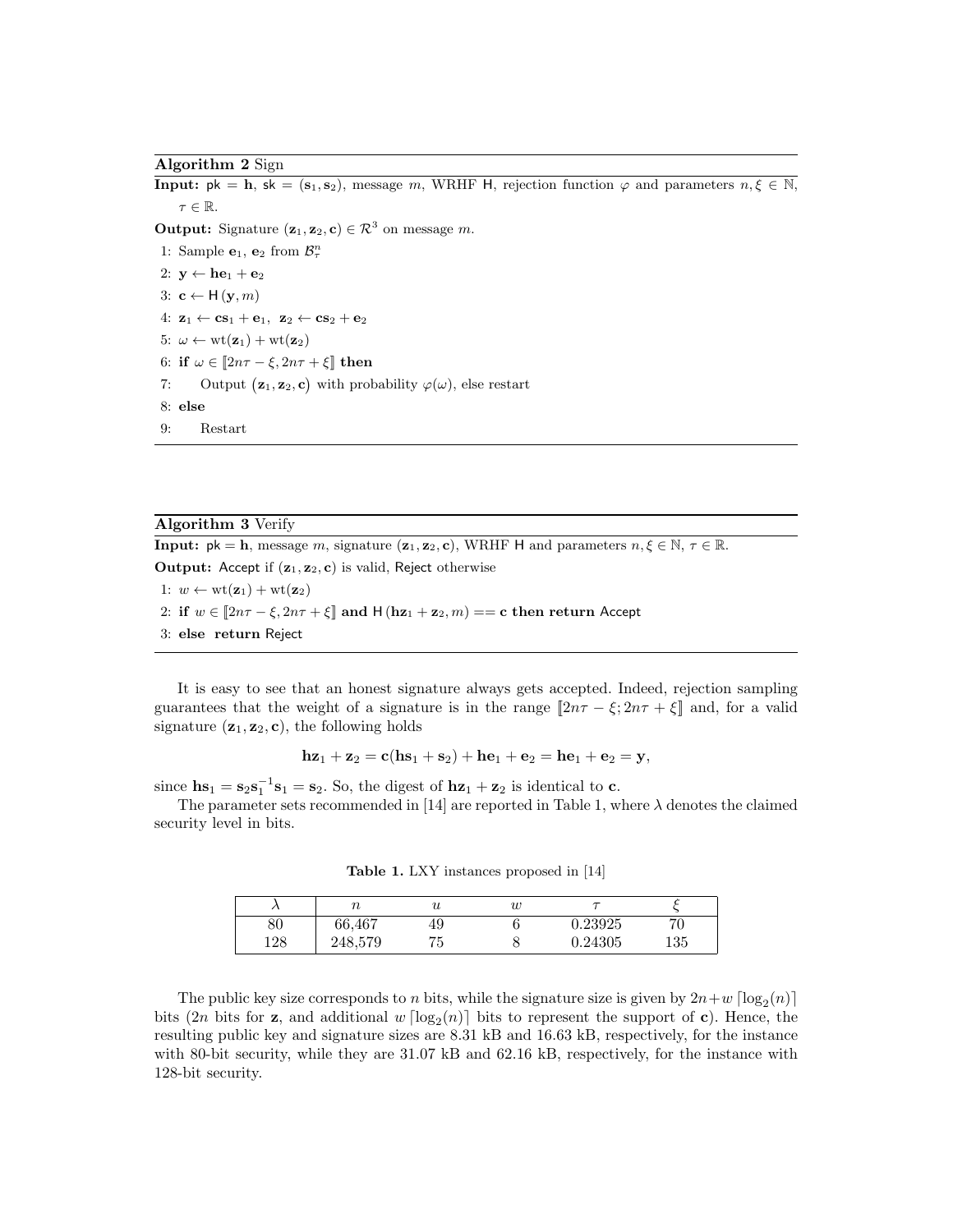### 3 Information leakage

Signatures produced by the LXY scheme have essentially the same structure as those of Persichetti's one-time scheme [19]. Indeed, for both schemes, the signature is  $(\mathbf{z}_1, \mathbf{z}_2, \mathbf{c})$ , where  $z_i = cs_i + e_i$  and c,  $s_i$  and  $e_i$  are somehow sparse. The vector  $e_i$  acts as a noise term, and its role is that of hiding  $cs_i$  into  $z_i$ . Note that the support of each  $z_i$  is contained in

$$
Supp(\mathbf{e}_i) \cup \{j+\ell \mod n \mid j \in \text{Supp}(\mathbf{c}), \ell \in \text{Supp}(\mathbf{s}_i)\}.
$$

In Persichetti's scheme,  $s_i$  and  $e_i$  are very sparse and their weights are close, so that most of the set entries in a signature come from the product  $cs_i$ . This gives the possibility of mounting attacks based on the correlation due to quasi-cyclicity. More precisely, an adversary can compute all vectors  $Rot_i(z_i)$ , for  $j \in Supp(c)$ , and consider the positions of the entries that are set in a large number of such vectors: these positions belong to the support of  $s_i$  with high probability. As shown in [20], this procedure allows retrieving a significant amount of information about the secret key (the remaining portion can be recovered via Information Set Decoding).

The LXY scheme differs from Persichetti's scheme in two major aspects:

- i. the weight of each  $e_i$  is much larger than that of both  $s_i$  and  $cs_i$ . Then, an overwhelming majority of the set entries in each  $z_i$  corresponds to those of  $e_i$ ;
- ii. with the rejection sampling in the signing algorithm, the PDF of the weight of the signatures is tuned to the truncated binomial distribution  $\tilde{f}^{2n}_{\xi,\tau}$  (*i.e.* that of vectors sampled from  $\tilde{B}^{2n}_{\xi,\tau}$ ).

Because of these two features, in [14, Section 7.2], the authors claim immunity against known attacks such as [12, 20]; technically, they affirm that, as an effect of rejection sampling, the produced signatures are indistinguishable from vectors that are randomly sampled according to  $\widetilde{\mathcal{B}}_{\xi,\tau}^{2n}$ . The security proof follows from this statement.

We are able to refute this claim and prove that the signatures in the LXY scheme leak information about the secret key. We show that  $e_i$  cancels a non trivial, but still not large enough, portion of  $cs_i$ : this opens up for the possibility of statistical attacks as in [20]. The reason lies in the fact that rejection sampling in the LXY scheme only takes into account the weights of  $z_1$  and  $z_2$ , but not their supports. As a result, the support of each  $z_i$  contains a moderately large portion of the support of  $cs_i$ , in which the positions of set entries are correlated due to quasi-cyclicity. As in Persichetti's scheme, this bias allows to gather information about the secret key.

#### 3.1 Measuring the information leakage

To keep the computation as simple as possible, we introduce some elementary and plausible simplifications:

- A) we assume that the weight of each  $z_i$ , which we denote with  $\omega_i$ , follows a truncated binomial distribution  $\widetilde{\mathcal{B}}_{\xi/2,\tau}^n$ ;
- B) we assume that the product  $cs_i$  always has maximum weight uw.

Note that, in principles, both  $z_1$  and  $z_2$  can have any weight in  $[0; 2n\tau + \xi]$ . However, we expect their weight distribution to be rather concentrated around the average value (which is  $n\tau$ ), so that very low or high weights appear with negligible probability. Hence, it seems natural to use the distribution  $\tilde{\mathcal{B}}_{\xi/2,\tau}^n$  for both  $\omega_1$  and  $\omega_2$ . This guarantees that  $\omega = \omega_1 + \omega_2$  is not outside the range  $[2n\tau - \xi; 2n\tau + \xi]$  and follows a binomial distribution with average value  $2n\tau$ . Assumption B comes from the fact that both c and  $s_i$  are extremely sparse: one expects that cancellations are very rare, and that their product has maximum weight with very high probability.

Let us now consider a signature  $(z_1, z_2, c)$ , and define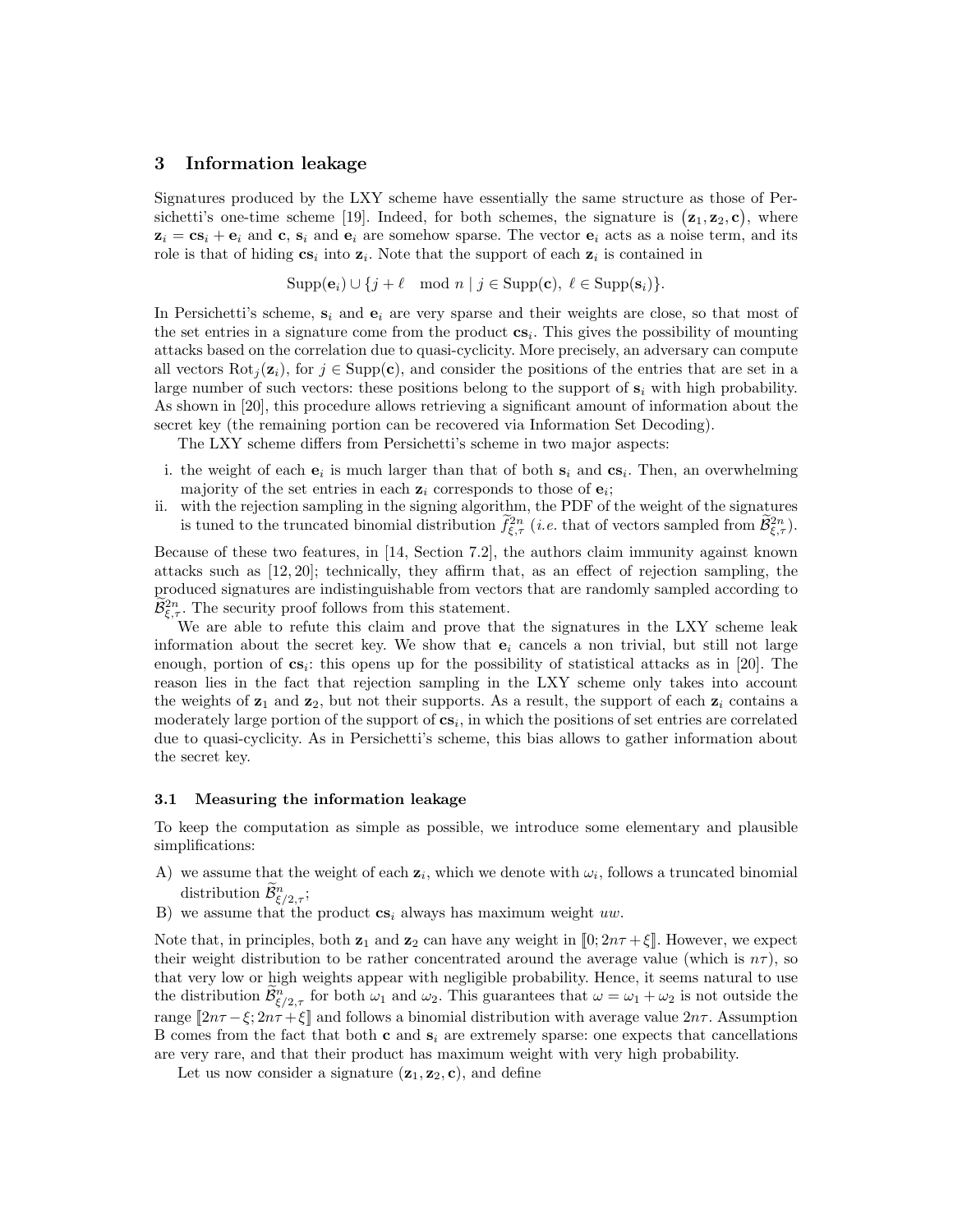-  $\omega'_i$  as the number of elements that are contained in both Supp( $\mathbf{c}_s$ ) and Supp( $\mathbf{e}_i$ );

 $-\omega_i''$  as the number of elements that are in Supp $(e_i)$  but not in Supp $(\mathbf{cs}_i)$ .

Note that  $\omega'_i$  corresponds to the number of set entries of  $cs_i$  that are cancelled by  $e_i$ , while  $\omega''_i$  corresponds to the amount of set entries in  $z_i$  which are due to  $e_i$ . Furthermore, we have  $wt(\mathbf{z}_i) = wt(\mathbf{cs}_i) - \omega'_i + \omega''_i$ . Because of assumption B, we have  $wt(\mathbf{cs}_i) = uw$ , so that

$$
\omega_i = uw - \omega_i' + \omega_i''.
$$

When  $\omega_i = a \in [\![ n\tau - \xi/2; n\tau + \xi/2]\!]$ , the probability that  $\omega'_i$  has value  $x \in [0; uw]$  is given by

$$
\Pr[\omega_i' = x \mid \omega_i = a] = \frac{f_i^{uw}(x) f_i^{n-uw}(a + x - uw)}{\sum_{b=0}^{uw} f_i^{nw}(b) f_i^{n-uw}(a + b - uw)}.
$$

Hence, summing over all possible  $\omega_i$ , we obtain the expression of the PDF of  $\omega'_i$ , that is

$$
\Pr[\omega_i' = x] = \sum_{a=\lfloor n\tau - \xi/2 \rfloor}^{\lceil n\tau + \xi/2 \rceil} \Pr[\omega_i = a] \Pr[\omega_i' = x \mid \omega_i = a]
$$

$$
= \sum_{a=\lfloor n\tau - \xi/2 \rfloor}^{\lceil n\tau + \xi/2 \rceil} \tilde{f}_{\xi/2,\tau}^n(a) \Pr[\omega_i' = x \mid \omega_i = a]. \tag{1}
$$

A validation of the above formula is shown in Figure 1, where we compare the theoretical PDF of  $\omega'_{i}$  with the one we have obtained empirically, by measuring the number of cancellations on a large number of produced signatures. As we see, the experimental PDF closely matches the theoretical one; this also provides evidence that assumptions A and B introduced earlier have no practical impact on our analysis.

Let  $\epsilon$  be the ratio between the average value of  $\omega'_i$  and the weight of  $cs_i$ , that is

$$
\epsilon = \frac{\sum_{j=0}^{uw} j \cdot \Pr\left[\omega' = j\right]}{uw}.
$$

Note that  $\epsilon$  corresponds to the fraction of entries of  $cs_i$  that are canceled by  $\mathbf{e}_i$  and, by definition,  $\epsilon \in [0; 1]$ : thus, we can use it as the probability that a set entry in  $cs_i$  will not be set in the final  $\mathbf{z}_i$ . For  $j \in \text{Supp}(\mathbf{c})$ , let  $\mathbf{z}_i^{(j)} = \text{Rot}_j(\mathbf{z}_i)$ ; we have the following two situations:

- if  $\ell \in \text{Supp}(s_i)$ , then the  $\ell$ -th entry of  $\mathbf{z}_i^{(j)}$  is set with probability

$$
\rho'=1-\epsilon.
$$

In fact, it will be set unless  $e_i$  cancels it (*i.e.*  $e_i$  has a one in the same position); - if  $\ell \notin \text{Supp}(s_i)$ , then the  $\ell$ -th entry of  $z_i^{(j)}$  is set with probability

$$
\rho'' = \tau \frac{n - uw}{n} + (1 - \epsilon) \frac{uw}{n} = \tau (1 - uw/n) + (1 - \epsilon)uw/n.
$$

Since  $uw \ll n$ , we have  $\rho'' \approx \tau$ .

For the proposed parameters for the LXY scheme, the values of  $\rho'$  and  $\rho''$  are significantly different:

- for the 80-bits parameters set, we have  $\epsilon = 0.23831$ , so that  $\rho' = 0.7617$  and  $\rho'' = 0.24156$ ;

- for the 128-bits parameters set, we have  $\epsilon = 0.24252$ , so that  $\rho' = 0.75748$  and  $\rho'' = 0.24769$ .

The gap between  $\rho'$  and  $\rho''$  allows to distinguish whether a position is in Supp( $cs_i$ ) or not. Starting from this observation, in the next section we present a full key-recovery attack (in a fashion similar to that proposed in [20]).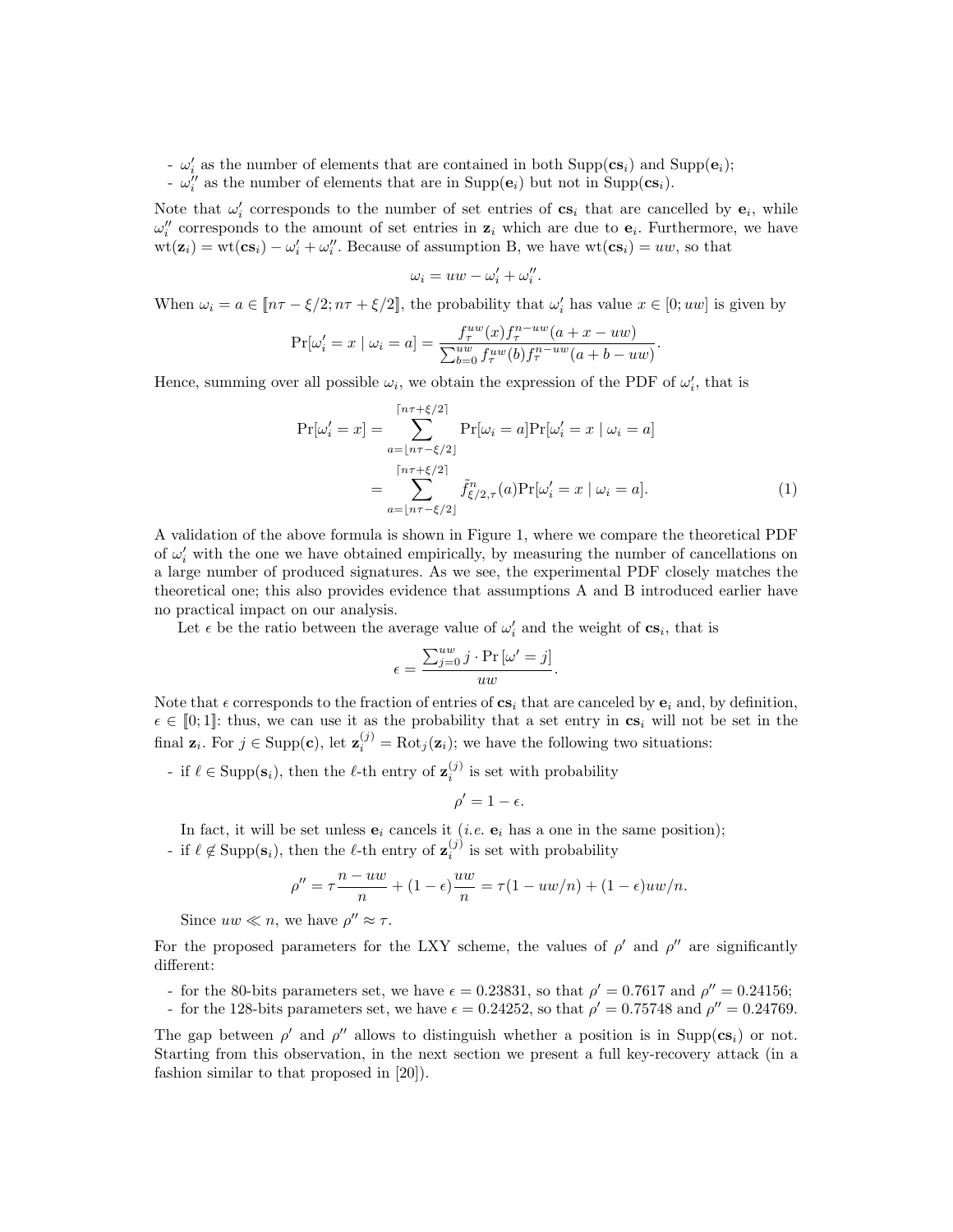

Fig. 1. Validation of (1) through numerical simulations. To empirically estimate the PDF, we have used approximately 10,000 signatures for the 80-bit parameters set, and 2,000 signatures for the 128-bit one.

### 4 Cryptanalysis results

Our key-recovery attack on the LXY scheme is reported in Algorithm 4. Basically, the procedure consists in collecting signatures and exploiting the aforementioned bias in the signature support to retrieve the secret  $s_1$  and  $s_2$ . For each new collected signature, we produce a candidate for the secret key as  $(\tilde{s}_1, \tilde{s}_2)$ . To test it, we compute  $\tilde{h} = \tilde{s}_1 \tilde{s}_2^{-1}$  and check if it is equal to the public key  $pk = h$ .

# Algorithm 4 Key-recovery attack

**Input:**  $u \in \mathbb{N}$ , public key  $pk = h$ **Output:**  $\tilde{\mathbf{s}}_1, \tilde{\mathbf{s}}_2 \in \mathcal{R}$  with weight u, such that  $\tilde{\mathbf{s}}_2 \tilde{\mathbf{s}}_1^{-1} = \mathbf{h}$ 1: Set  $\widetilde{\mathbf{h}} \in \mathcal{R}$  as the null element 2: Set  $\mathbf{a}_1, \mathbf{a}_2 \in \mathbb{Z}^n$  as null vectors 3: while  $\widetilde{\mathbf{h}} \neq \mathbf{h}$  do<br>4: Collect a new Collect a new signature  $(\mathbf{z}_1, \mathbf{z}_2, \mathbf{c})$ 5: for  $i \in \{1, 2\}$  do 6: for  $j \in \text{Supp}(\mathbf{c})$  do 7:  $\mathbf{a}_i \leftarrow \mathbf{a}_i + \mathfrak{L}(\text{Rot}_j(\mathbf{z}_i))$ 8:  $S_i \leftarrow u$  positions with largest values in  $a_i$ 9:  $\tilde{\mathbf{s}}_i \leftarrow \text{vector with support } S_i$ 10:  $\widetilde{\mathbf{h}} = \widetilde{\mathbf{s}}_1 \widetilde{\mathbf{s}}_2^{-1}$ 11: return  $(\tilde{\mathbf{s}}_1, \tilde{\mathbf{s}}_2)$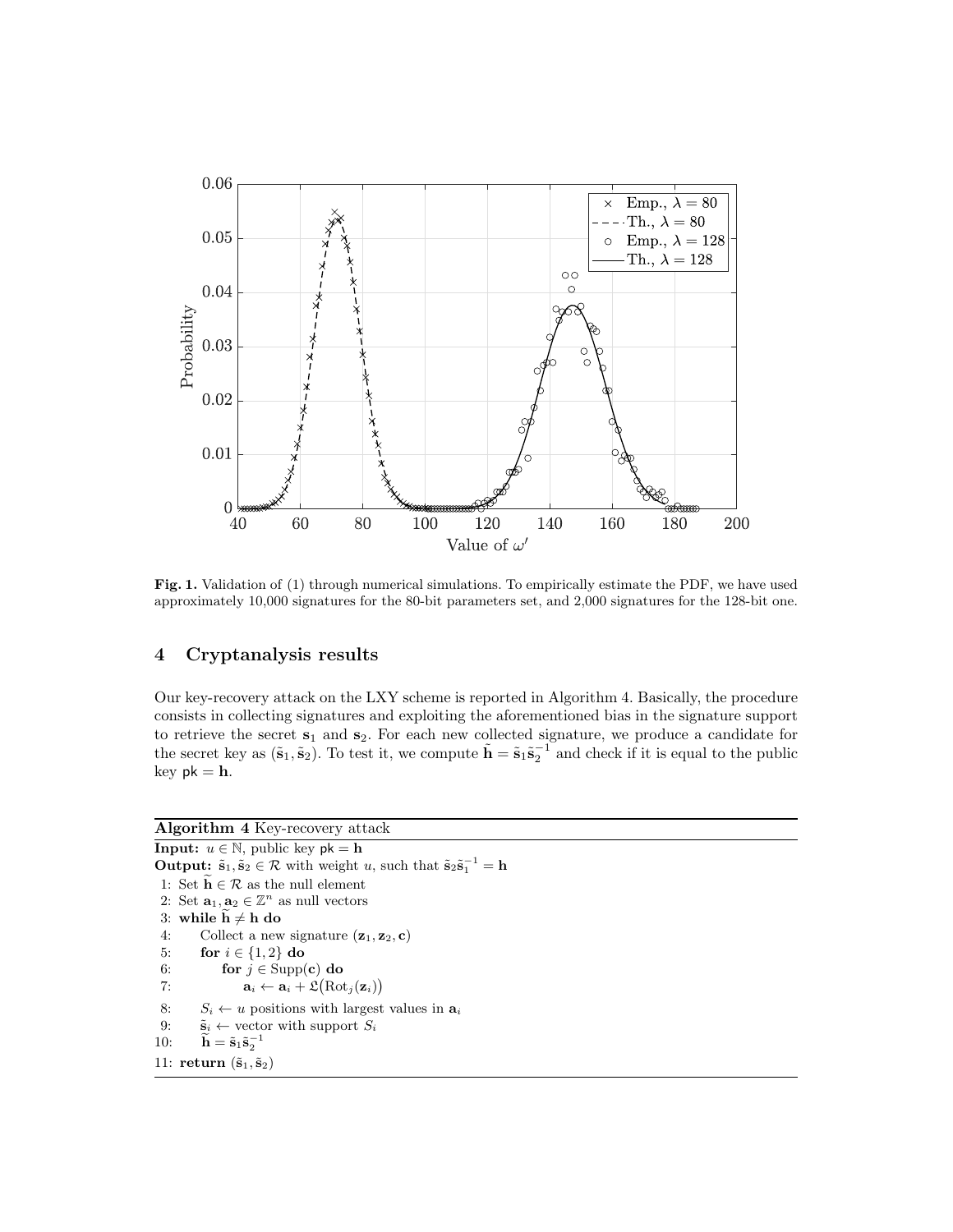It is clear that Algorithm 4 runs in polynomial time, and a rough estimate of its complexity is as follows

$$
N(2wn + 2u + n^2 + n^3)
$$
,

where  $N$  is the number of required signatures. Indeed, for each new collected signature, we update  $a_1$  and  $a_2$  with a cost of 2wn operations and create  $\tilde{s}_1$  and  $\tilde{s}_2$  with approximately 2u operations (we assume the cost is equal to the number of entries we set). Finally, to compute  $\mathbf{h}$ , we use  $n^3$  operations to invert  $\tilde{s}_2^{-1}$  and  $n^2$  operations to multiply it by  $\tilde{s}_1$ .

We note that, in principle, the algorithm may return a pair  $(\tilde{s}_1, \tilde{s}_2)$  which is different from the actual secret key sk. This may happen only when *equivalent keys* exist, i.e., pairs  $(\tilde{s}_1, \tilde{s}_1) \neq s$ k, with  $\tilde{\mathbf{s}}_1$  and  $\tilde{\mathbf{s}}_2$  having weight u and such that  $\mathbf{h} = \tilde{\mathbf{s}}_1 \tilde{\mathbf{s}}_2^{-1}$ . Yet, any of such pairs can be used to construct signatures that will get accepted by the verification algorithm. Indeed, it is enough to run Algorithm 2, using  $\tilde{s}_1$  and  $\tilde{s}_1$  instead of  $s_1$  and  $s_2$  to obtain a valid signature.

We have implemented our algorithm<sup>4</sup>, building upon the authors' implementation<sup>5</sup> of their signature scheme. Experimentally, the number  $N$  of signatures necessary to successfully perform a key recovery ranges from 4 to 9, for both parameter sets given in Table 1. Other results are reported in Table 2.

Table 2. Cryptanalysis results, sampling, keygen, signature and cryptanalysis timings in seconds, along with the average number  $N_{\text{mean}}$  of necessary signatures

|  | $t_{\rm samp}$   $t_{\rm keygen}$ | $t_{\rm sign}$                  | $ t_{\rm cryptanalysis} N_{\rm mean} $ |       |
|--|-----------------------------------|---------------------------------|----------------------------------------|-------|
|  |                                   | 80   82.47   1.34   108.48      | 17.07                                  | -6.76 |
|  |                                   | $ 128 626.38 $ 5.77 $ 1425.56 $ | 63.75                                  | 5.96  |

The results were obtain on Intel<sup>®</sup> Xeon<sup>®</sup> Gold 6230 @ 2.10GHz running SageMath version 9.0. It is worth noting that once the signature scheme is set and enough signatures have been collected, the cryptanalysis in itself is quite efficient.

### 4.1 Comments on possible variants

In [14], the authors also consider some possible variants for the scheme, although they do not recommend concrete parameters or provide any implementation. Yet, we are able to briefly comment about these possible generalizations.

*Changing the code rate* The LXY scheme may be instantiated with QC codes of rate  $1/d$ , with d being an integer  $\geq 2$  (see [14, Algorithms 5,6,7]); in such a case, the signature **z** is made of d polynomials. For  $d = 2$  (the only case for which parameters are recommended), the scheme corresponds to the one we have analyzed in this paper. Notice that, for  $d > 2$ , signatures are constructed in exactly the same way (*i.e.* they are of the form  $cs_i + e_i$  and are the output of a rejection sampling involving analogous distributions): hence, we believe that the same security issues will arise.

Using unstructured codes In [14, Algorithms 1,2,3] the authors describe a general version of the scheme, based on unstructured codes. Again, they neither propose concrete parameters nor provide an implementation for this variant. Yet, we believe that also this version can be attacked

<sup>4</sup> Available at https://github.com/deneuville/cryptanalysis\_LXY

<sup>5</sup> Available at https://github.com/zhli271828/rand\_code\_sign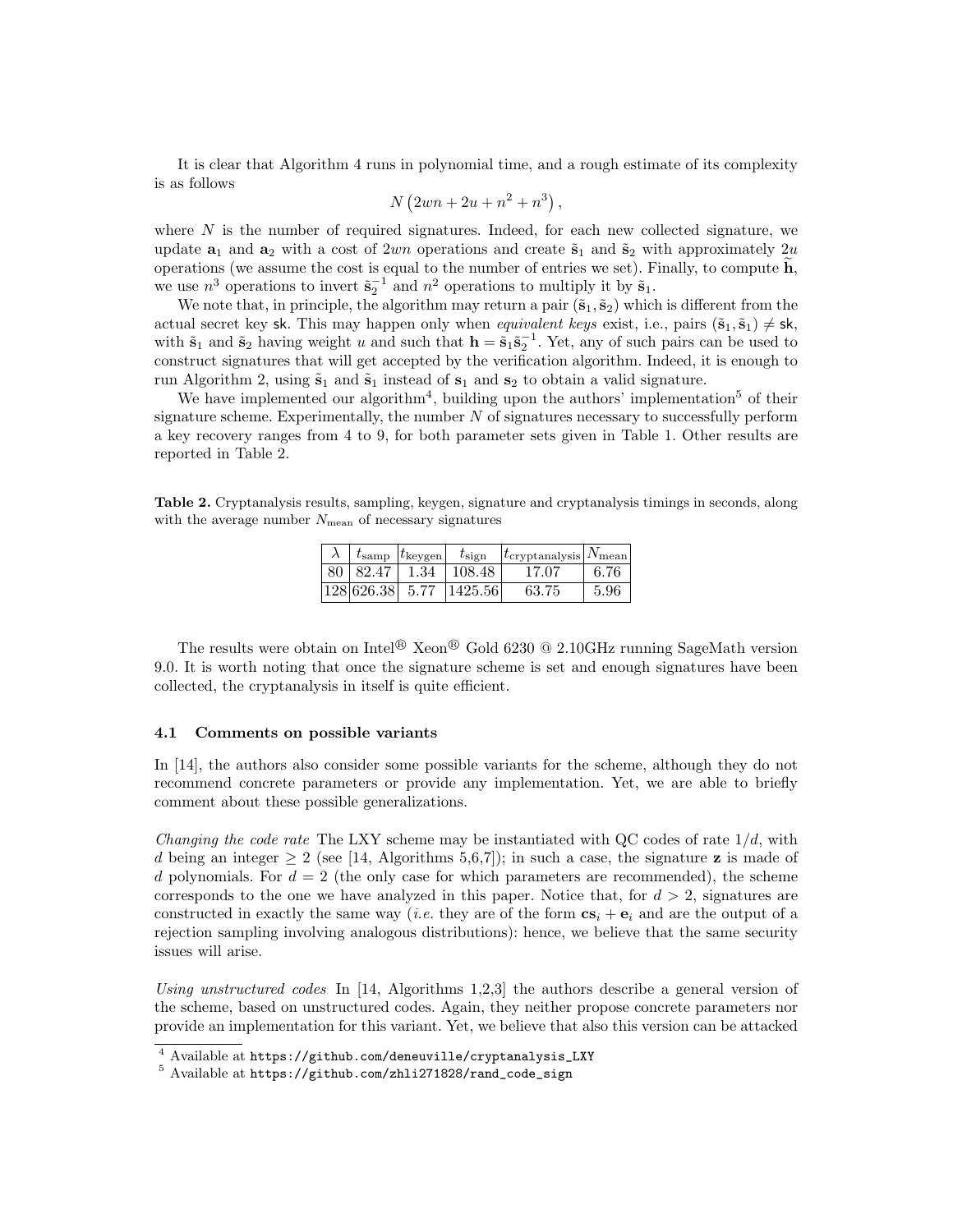with techniques similar to that in [3]. Indeed, in this case the signature is in the form  $cS + e$ , where  $S$  is a very sparse matrix,  $c$  is the very sparse public digest and  $e$  is a moderately sparse random vector. Basically, if we consider two signatures with digests sharing a common set entry (say, the one in position  $j$ ), then the corresponding signatures will be both obtained by summing the  $j$ -th row of  $S$  to other sparse terms. The rejection sampling will not guarantee a sufficient number of cancellations in the term  $\mathbf{cS}$ , so that a large portion of its support will still appear in the output signature. Hence, there will still be correlation in the produced signatures, and collecting a sufficiently large number of signatures will still allow mounting a statistical attack to each row of S. Thus, we argue that also this variant should be considered secure, at best, only for the one-time use.

### 5 Conclusion

In this paper we have cryptanalyzed a code-based signature scheme constructed upon the Schnorr-Lyubashevsky framework. This scheme, which has a construction that is very similar to that of Persichetti's one-time scheme, comes with a different parameter choice and an ad-hoc rejection sampling step in the signing algorithm. However, it suffers from analogous weaknesses of other broken schemes, and its secret key can be successfully recovered upon collection of a relatively small number of output signatures. Hence, according to our results, the scheme can be deemed secure only for the one-time usage case.

### References

- 1. Aguilar Melchor, C., Aragon, N., Bettaieb, S., Bidoux, L., Blazy, O., Bos, J., Deneuville, J.C., Gaborit, P., Persichetti, E., Robert, J.M., Vron, P., Zmor, G.: HQC (Hamming Quasi-Cyclic). (2017)
- 2. Albrecht, M.R., Bernstein, D.J., Chou, T., Cid, C., Gilcher, J., Lange, T., Maram, V., von Maurich, I., Misoczki, R., Niederhagen, R., Paterson, K.G., Persichetti, E., Peters, C., Schwabe, P., Sendrier, N., Szefer, J., Tjhai, C.J., Tomlinson, M., Wang, W.: Classic McEliece: conservative code-based cryptography. (2017)
- 3. Aragon, N., Baldi, M., Deneuville, J.C., Khathuria, K., Persichetti, E., Santini, P.: Cryptanalysis of a code-based full-time signature (2020) submitted to DCC.
- 4. Aragon, N., Barreto, P.S.L.M., Bettaieb, S., Bidoux, L., Blazy, O., Deneuville, J.C., Gaborit, P., Gueron, S., Güneysu, T., Melchor, C.A., Misoczki, R., Persichetti, E., Sendrier, N., Tillich, J.P., Vasseur, V., Zmor, G.: BIKE: Bit Flipping Key Encapsulation. (2017)
- 5. Aragon, N., Blazy, O., Deneuville, J.C., Gaborit, P., Lau, T.S.C., Tan, C.H., Xagawa, K.: Cryptanalysis of a rank-based signature with short public keys. Designs, Codes and Cryptography (2019) 1–11
- 6. Barg, S.: Some new NP-complete coding problems. Problemy Peredachi Informatsii 30(3) (1994) 23–28
- 7. Berlekamp, E.R., McEliece, R.J., van Tilborg, H.C.A.: On the inherent intractability of certain coding problems (corresp.). IEEE Trans. Information Theory 24(3) (1978) 384–386
- 8. Biasse, J.F., Micheli, G., Persichetti, E., Santini, P.: LESS is more: Code-based signatures without syndromes. In Nitaj, A., Youssef, A., eds.: Progress in Cryptology - AFRICACRYPT 2020, Cham, Springer International Publishing (2020) 45–65
- 9. Cayrel, P.L., Véron, P., El Yousfi Alaoui, S.M.: A zero-knowledge identification scheme based on the q-ary syndrome decoding problem. In: Selected Areas in Cryptography, Springer Berlin Heidelberg (2011) 171–186
- 10. Courtois, N., Finiasz, M., Sendrier, N.: How to achieve a McEliece-based digital signature scheme. In: ASIACRYPT. (2001) 157–174